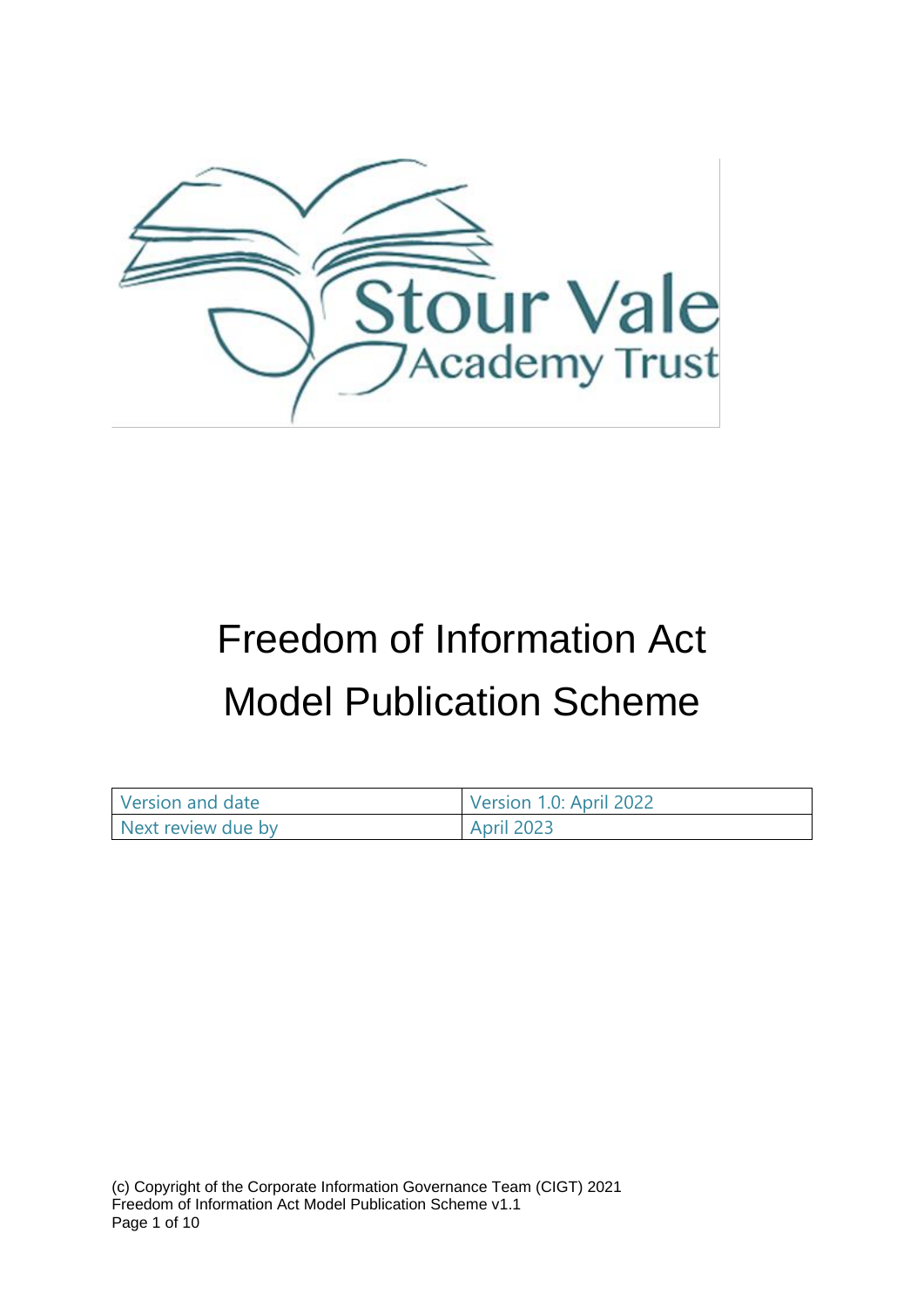## **Contents**

| The method by which information published under this scheme will be available 5 |  |
|---------------------------------------------------------------------------------|--|
|                                                                                 |  |
|                                                                                 |  |
|                                                                                 |  |
|                                                                                 |  |
|                                                                                 |  |
|                                                                                 |  |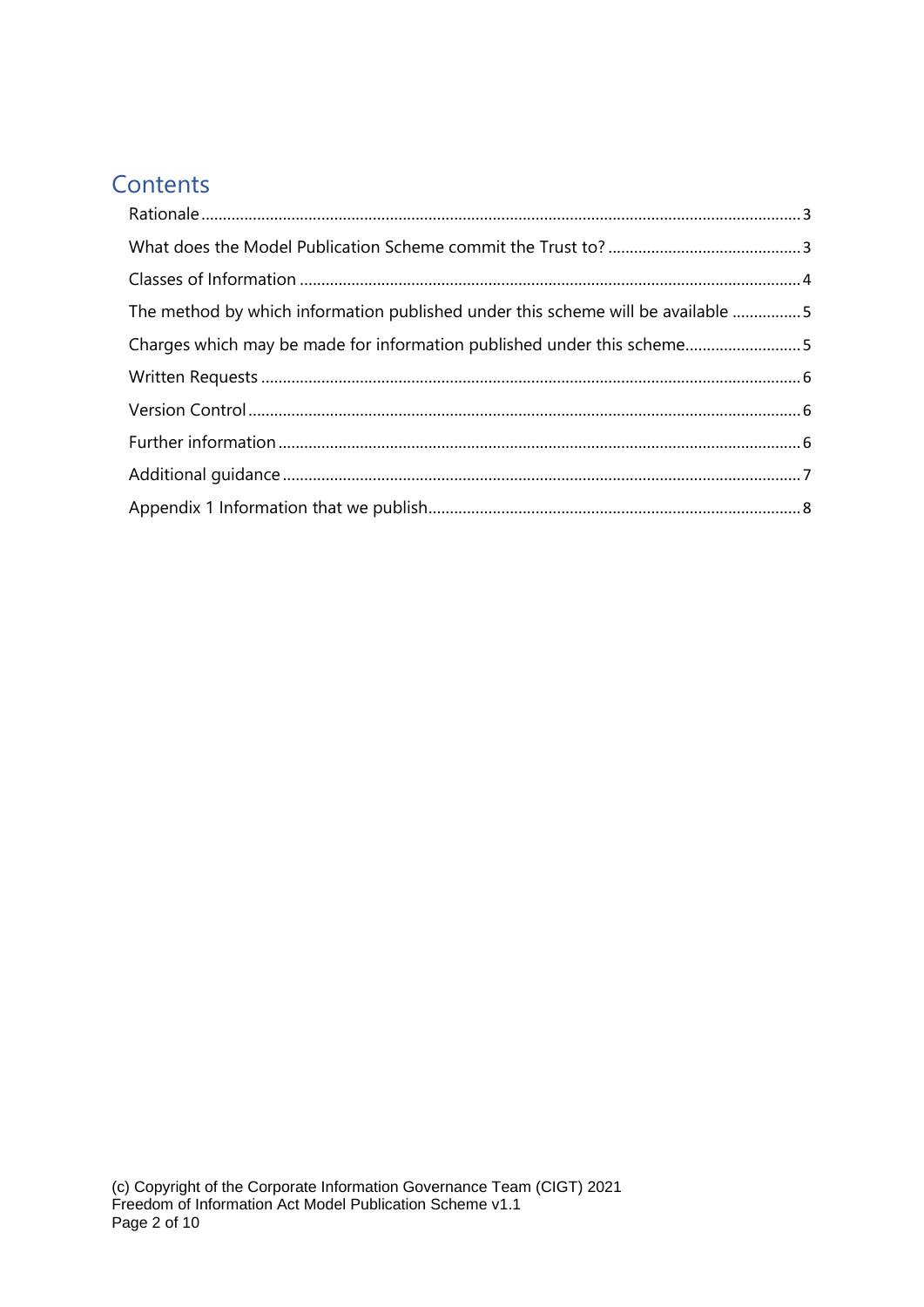#### Freedom of Information Act Model Publication Scheme

#### <span id="page-2-0"></span>Rationale

The model publication scheme has been prepared and approved by the Information Commissioner's Office. Stour Vale Academy Trust ('the Trust'), comprising the member schools and central team, can adopt the Model Publication Scheme without modification and without further approval. It will be valid until further notice.

This publication scheme commits the Trust to make information available to the public as part of its normal business activities. The information covered is included in the classes of information mentioned below, where this information is held by the Trust. Additional assistance is provided to the definition of these classes in sector specific guidance manuals issued by the Information Commissioner's Office.

#### <span id="page-2-1"></span>What does the Model Publication Scheme commit the Trust to?

The scheme commits the Trust:

- To proactively publish or otherwise make available as a matter of routine, information, including environmental information, which is held by the Trust and falls within the classifications below.
- To specify the information which is held by the Trust and falls within the classifications below.
- To proactively publish or otherwise make available as a matter of routine, information in line with the statements contained within this scheme.
- To produce and publish the methods by which the specific information is made routinely available so that it can be easily identified and accessed by members of the public.
- To review and update on a regular basis the information the Trust makes available under this scheme.
- To produce a schedule of any fees charged for access to information which is made proactively available.
- To make this publication scheme available to the public.
- To publish any dataset held by the Trust that has been requested, and any updated versions it holds, unless the Trust is satisfied that it is not appropriate to do so; to publish the dataset, where reasonably practicable, in an electronic form that is capable of re-use; and, if any information in the dataset is a relevant copyright work and the Trust is the only owner, to make the information available for re-use under the terms of the Re-use of Public Sector Information Regulations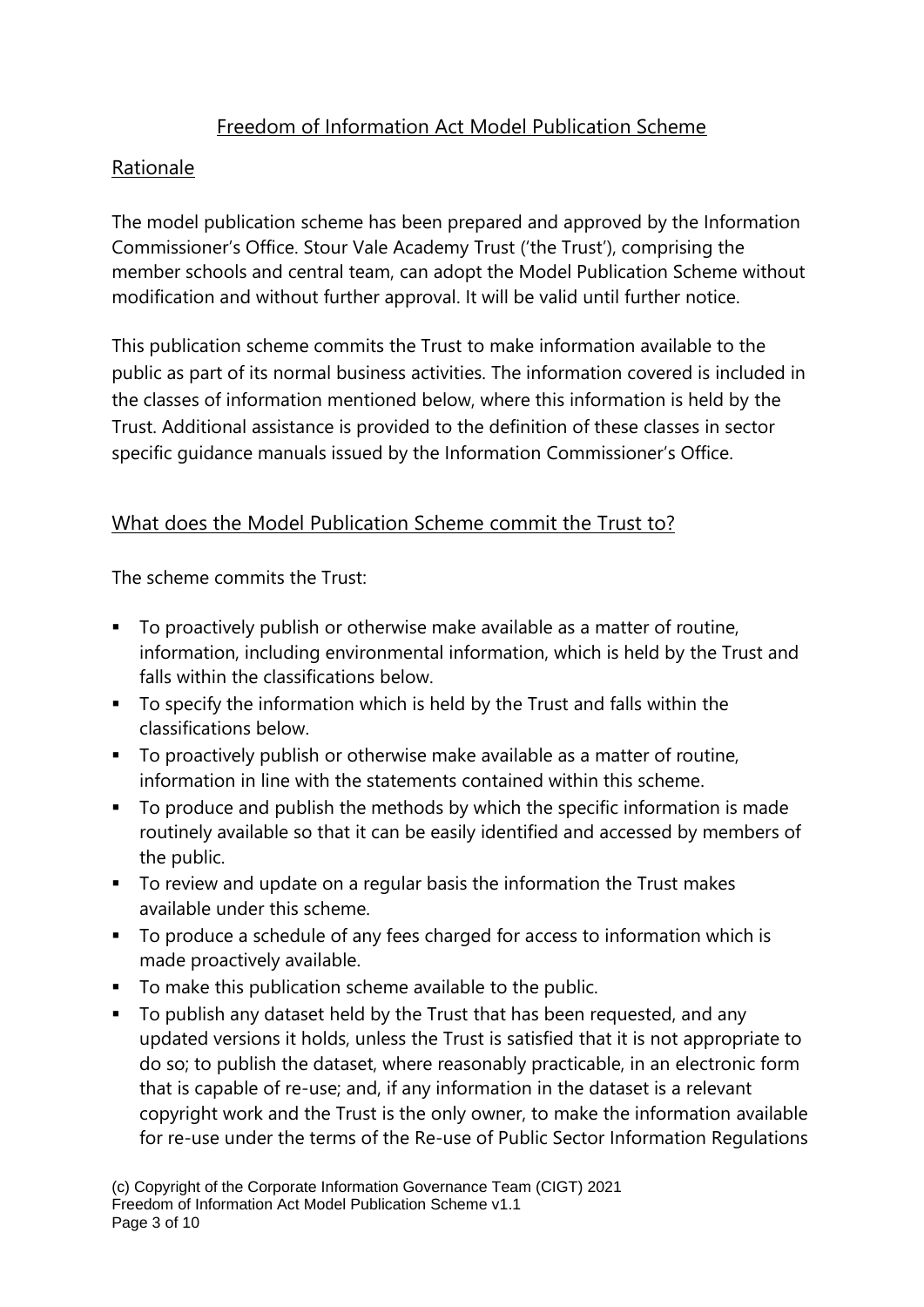2015, if they apply, and otherwise under the terms of the Freedom of Information Act section 19.

<span id="page-3-0"></span>Classes of Information

| <b>Description</b>                              | <b>Content</b>                                                                                                               |
|-------------------------------------------------|------------------------------------------------------------------------------------------------------------------------------|
| Who we are and what we do                       | Organisational information, locations<br>and contacts, constitutional and legal<br>governance                                |
| What we spend and how we spend it               | Financial information relating to<br>projected and actual income and<br>expenditure, tendering, procurement<br>and contracts |
| What our priorities are and how we<br>are doing | Strategy and performance information,<br>plans, assessments, inspections and<br>reviews                                      |
| <b>How we make decisions</b>                    | Policy proposals and decisions. Decision<br>making processes, internal criteria and<br>procedures, consultations             |
| <b>Our policies and procedures</b>              | Current written protocols for delivering<br>our functions and responsibilities                                               |
| <b>Lists and registers</b>                      | Information held in registers required<br>by law and other lists and registers<br>relating to the functions of the Trust     |
| The services we offer                           | Advice and guidance, booklets and<br>leaflets, transactions and media<br>releases. A description of the services<br>offered  |

The classes of information will not generally include:

**·** Information the disclosure of which is prevented by law, or exempt under the Freedom of Information Act, or is otherwise properly considered to be protected from disclosure.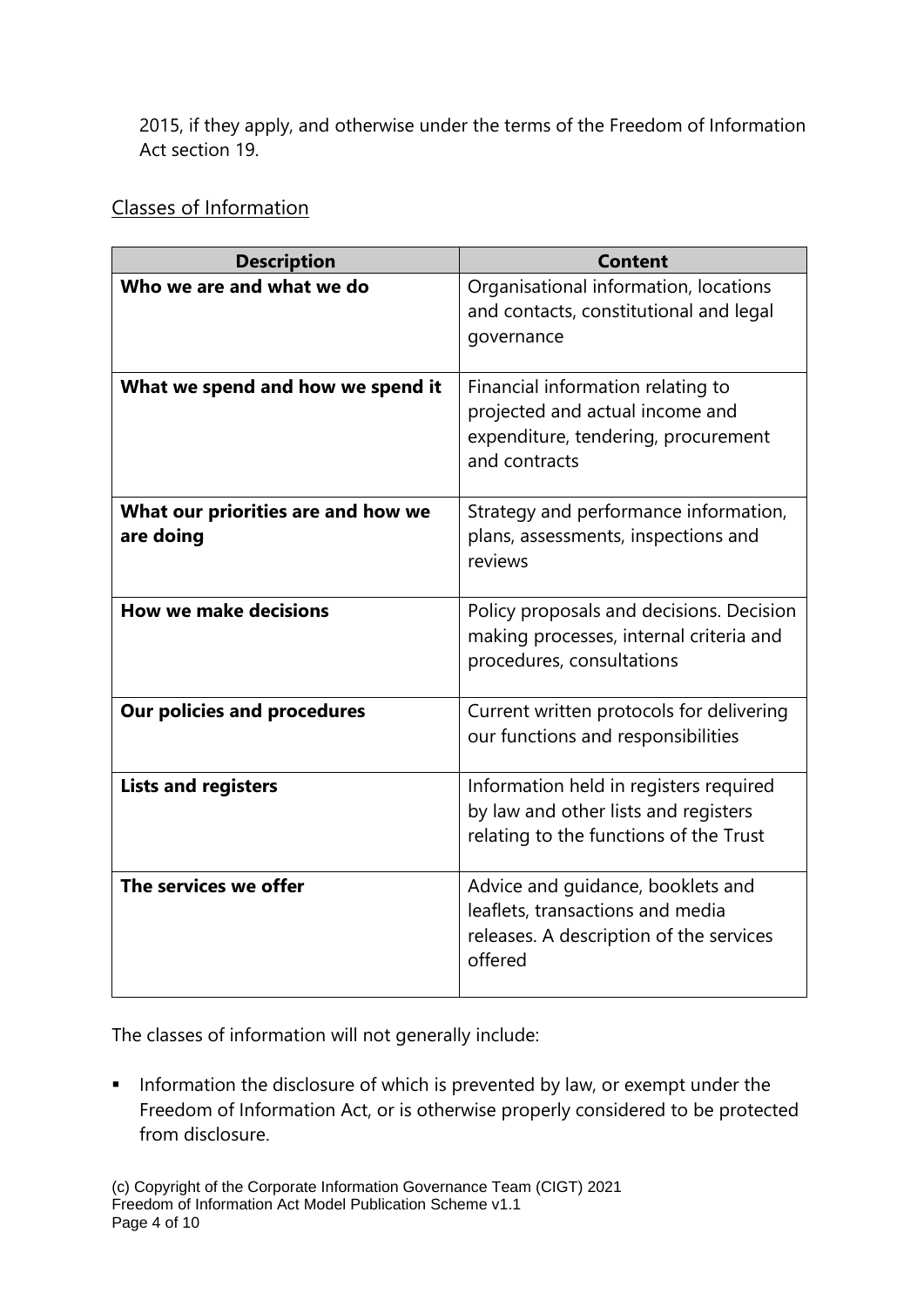- $\blacksquare$  Information in draft form.
- Information that is no longer readily available as it is contained in files that have been placed in archive storage, or is difficult to access for similar reasons.

#### <span id="page-4-0"></span>The method by which information published under this scheme will be available

The Trust will indicate clearly to the public what information is covered by this scheme and how it can be obtained.

Where it is within the capability of the Trust, information will be provided on a website. Where it is impracticable to make information available on a website or when an individual does not wish to access the information by the website, the Trust will indicate how information can be obtained by other means and provide it by those means.

In exceptional circumstances some information may be available only by viewing in person. Where this manner is specified, contact details will be provided. An appointment to view the information will be arranged within a reasonable timescale.

Information will be provided in the language in which it is held or in such other language that is legally required. Where the Trust is legally required to translate any information, it will do so.

Obligations under disability and discrimination legislation and any other legislation to provide information in other forms and formats will be adhered to when providing information in accordance with this scheme.

#### <span id="page-4-1"></span>Charges which may be made for information published under this scheme

The purpose of this scheme is to make the maximum amount of information readily available at minimum inconvenience and cost to the public. Charges made by the Trust for routinely published material will be justified and transparent and kept to a minimum.

Material which is published and accessed on a website will be provided free of charge.

Charges may be made for information subject to a charging regime specified by Parliament.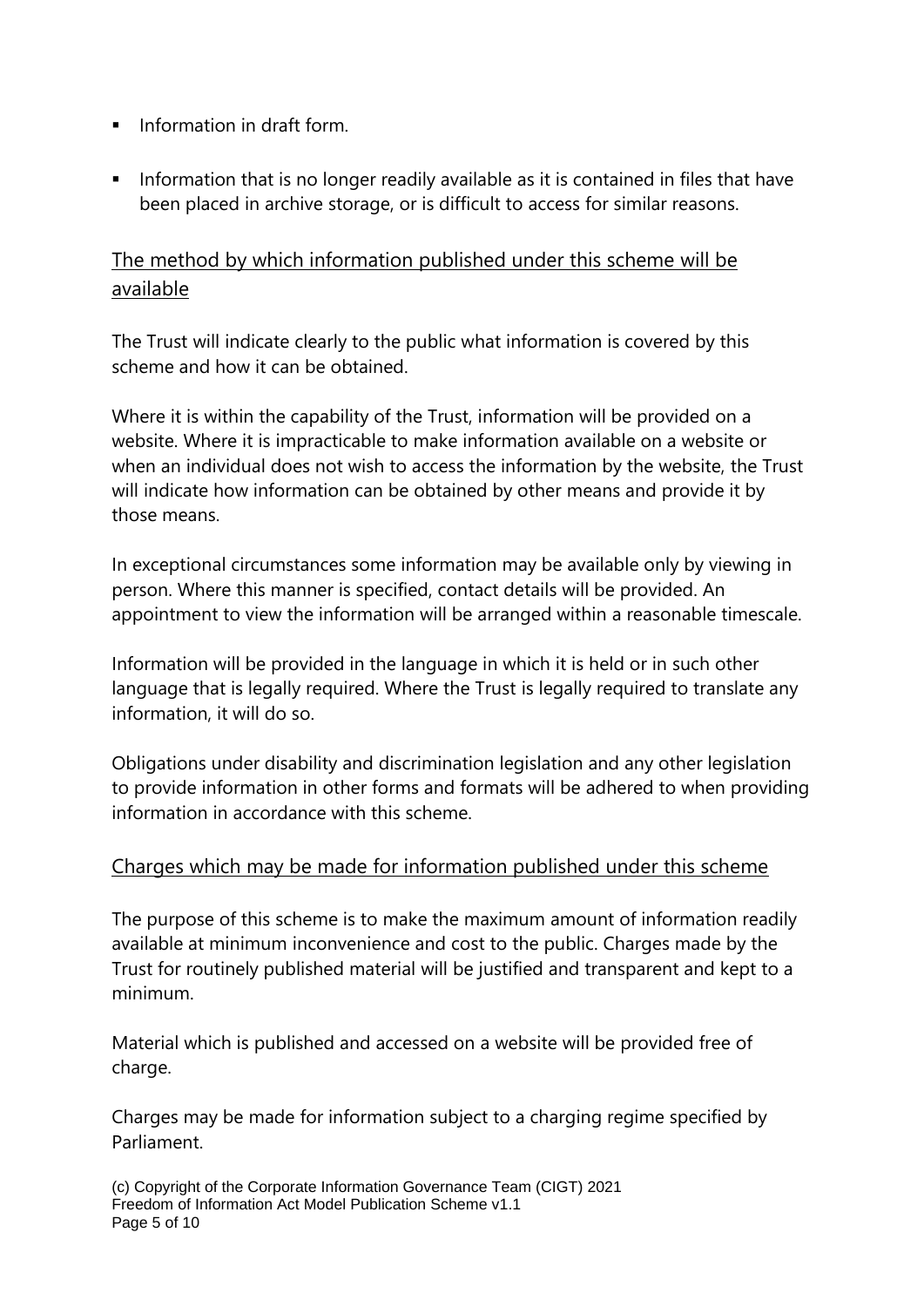Charges may be made for actual disbursements incurred such as:

- photocopying
- postage and packaging
- the costs directly incurred as a result of viewing information

Charges may also be made for information provided under this scheme where they are legally authorised, they are in all the circumstances, including the general principles of the right of access to information held by the Trust, justified and are in accordance with a published schedule or schedules of fees which is readily available to the public.

Charges may also be made for making datasets (or parts of datasets) that are relevant copyright works available for re-use. These charges will be in accordance with the terms of the Re-use of Public Sector Information Regulations 2015, where they apply, or with regulations made under section 11B of the Freedom of Information Act, or with other statutory powers of the public authority.

If a charge is to be made, confirmation of the payment due will be given before the information is provided. Payment may be requested prior to provision of the information.

#### <span id="page-5-0"></span>Written Requests

Information held by a public authority that is not published under this scheme can be requested in writing, when its provision will be considered in accordance with the provisions of the Freedom of Information Act.

#### <span id="page-5-1"></span>Version Control

This policy will be evaluated on an annual basis.

#### <span id="page-5-2"></span>Further information

For further information, please contact:

(c) Copyright of the Corporate Information Governance Team (CIGT) 2021 Freedom of Information Act Model Publication Scheme v1.1 Page 6 of 10 YourIG Data Protection Officer Service Dudley MBC, 3-5 St James's Road, Dudley, DY1 1HZ Email: [YourIGDPOService@dudley.gov.uk](mailto:YourIGDPOService@dudley.gov.uk) Tel: 01384 815607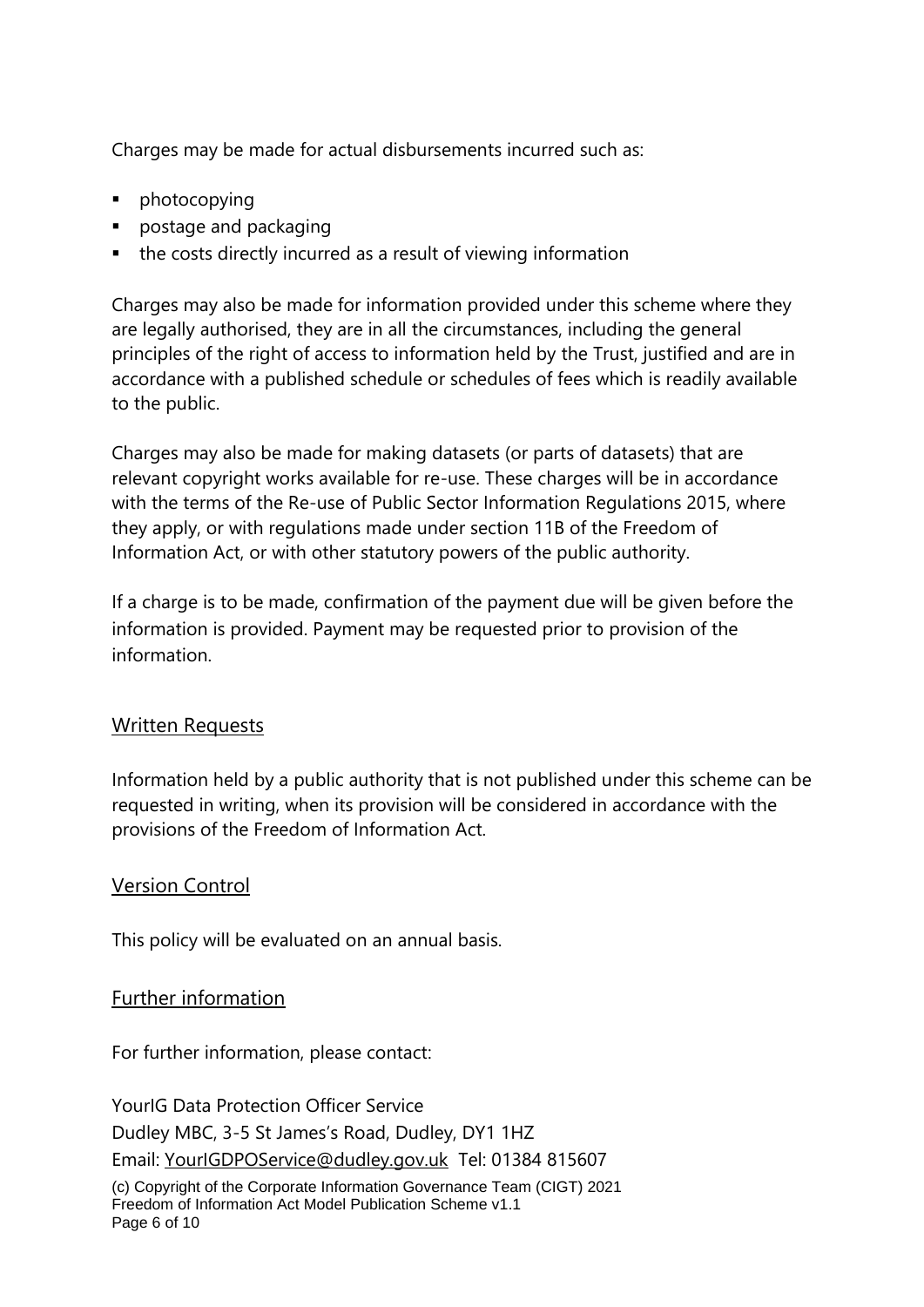#### <span id="page-6-0"></span>Additional guidance

This can be found via the following links:

ICO guide to [What information do we need to publish?](https://ico.org.uk/for-organisations/guide-to-freedom-of-information/publication-scheme/)

ICO guide to [Model publication scheme: Using the definition documents](https://ico.org.uk/media/for-organisations/documents/1157/usingthedefinitiondocuments.pdf)

ICO guide to *[ICO's publication scheme compliance](https://ico.org.uk/global/icos-publication-scheme-compliance/)*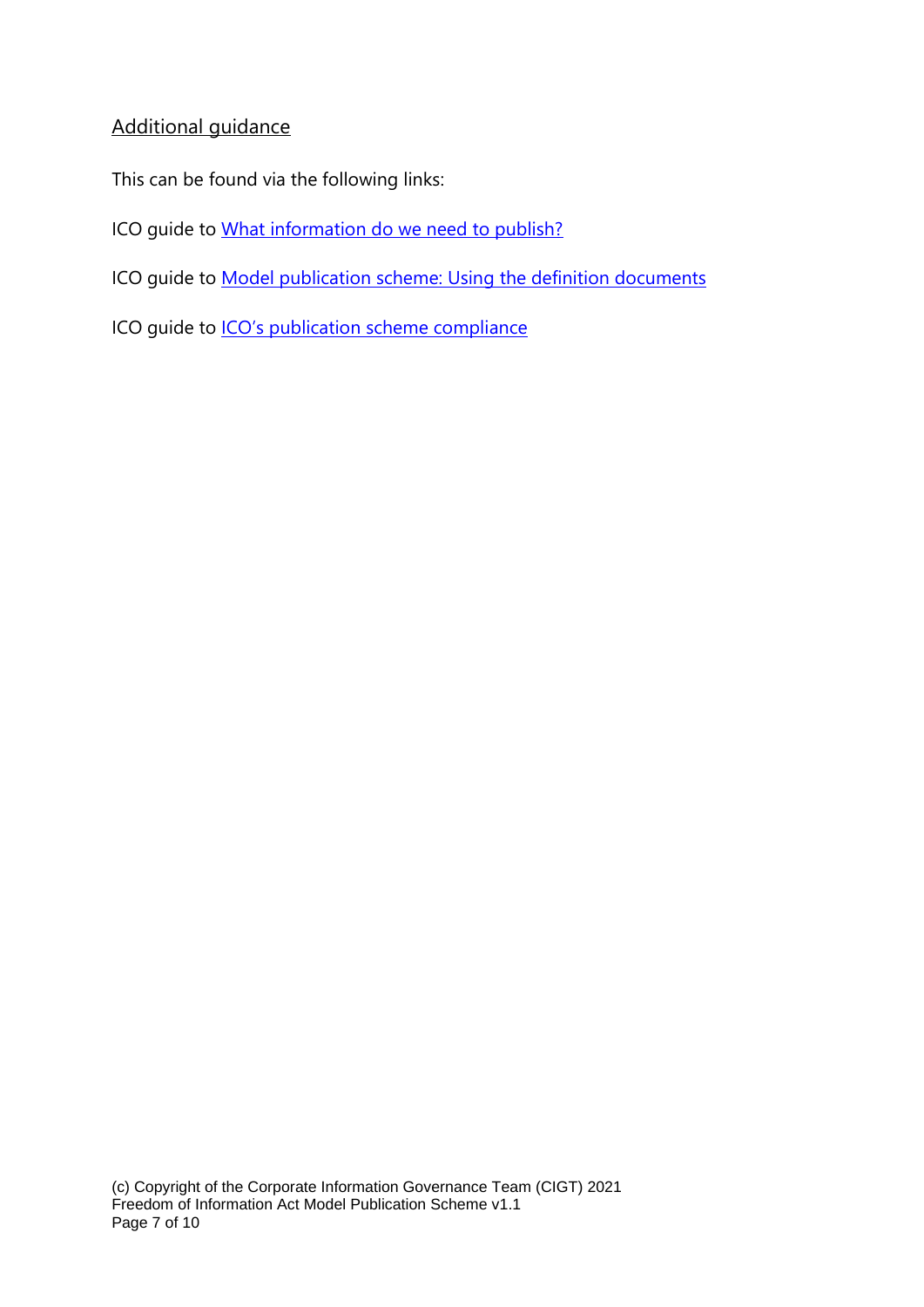### Appendix 1 Information that we publish

<span id="page-7-0"></span>

| <b>CENTRAL</b>                                                                                                                                                                                         |                                                                                                     |  |
|--------------------------------------------------------------------------------------------------------------------------------------------------------------------------------------------------------|-----------------------------------------------------------------------------------------------------|--|
| <b>WHAT WE PUBLISH</b>                                                                                                                                                                                 | HOW TO OBTAIN IT                                                                                    |  |
| Class 1 - Who we are and what we do                                                                                                                                                                    |                                                                                                     |  |
| (Organisational information, structures, locations and contacts - this will be current information only)                                                                                               |                                                                                                     |  |
| Address and contact details for the central team                                                                                                                                                       | Trust website                                                                                       |  |
| Address and contact details for member schools                                                                                                                                                         | Trust website/member school website                                                                 |  |
| Information about Members and Directors of the Trust                                                                                                                                                   | Trust website                                                                                       |  |
| Governance information, including Articles of<br>Association                                                                                                                                           | Trust website                                                                                       |  |
| Class 2 - What we spend and how we spend it                                                                                                                                                            |                                                                                                     |  |
| (Financial information relating to projected and actual income and expenditure, procurement, contracts                                                                                                 |                                                                                                     |  |
| and financial audit - current and previous financial year as a minimum)                                                                                                                                |                                                                                                     |  |
| <b>Master Funding Agreement</b>                                                                                                                                                                        | Trust website                                                                                       |  |
| <b>Annual Report and Accounts</b>                                                                                                                                                                      | Trust website                                                                                       |  |
| Gender Pay Gap Reporting                                                                                                                                                                               | Trust website                                                                                       |  |
| Employee Benefits over £100K                                                                                                                                                                           | Trust website                                                                                       |  |
| Director and Governor Expenses Policy                                                                                                                                                                  | Trust website                                                                                       |  |
| <b>Trust Pay Policy</b>                                                                                                                                                                                | Hard copy on request                                                                                |  |
| Class 3 - What our priorities are and how we are doing<br>(Strategies and plans, performance indicators, audits, inspections and reviews - current information as a                                    |                                                                                                     |  |
| minimum)<br>Values, ethos and approach                                                                                                                                                                 | Trust website                                                                                       |  |
| Class 4 - How we make decisions                                                                                                                                                                        |                                                                                                     |  |
| (Decision making processes and records of decisions - current and previous three years as a minimum)                                                                                                   |                                                                                                     |  |
| Scheme of Delegation                                                                                                                                                                                   | Trust website                                                                                       |  |
| Agendas and minutes of Board of Directors' meetings                                                                                                                                                    | Hard copy on request                                                                                |  |
| and Finance and Audit Committee meetings                                                                                                                                                               |                                                                                                     |  |
| <b>Class 5 - Our policies and procedures</b>                                                                                                                                                           |                                                                                                     |  |
| (Current written protocols, policies and procedures for delivering our services and responsibilities)                                                                                                  |                                                                                                     |  |
| Stour Vale policies and privacy notices                                                                                                                                                                | Trust website (policies not routinely published<br>on the website may be requested in hard<br>copy) |  |
| <b>Class 6 - Lists and registers</b>                                                                                                                                                                   |                                                                                                     |  |
| (Currently maintained lists and registers only - this does not include the attendance register)                                                                                                        |                                                                                                     |  |
| Members' and Directors' Declarations of Interests                                                                                                                                                      | Trust website                                                                                       |  |
| <b>Class 7 - The services we offer</b><br>(Information about the services we offer, including leaflets, guidance and newsletters produced for the<br>public and businesses - current information only) |                                                                                                     |  |
| Stour Vale publications                                                                                                                                                                                | Trust website/hard copy on request                                                                  |  |

(c) Copyright of the Corporate Information Governance Team (CIGT) 2021 Freedom of Information Act Model Publication Scheme v1.1 Page 8 of 10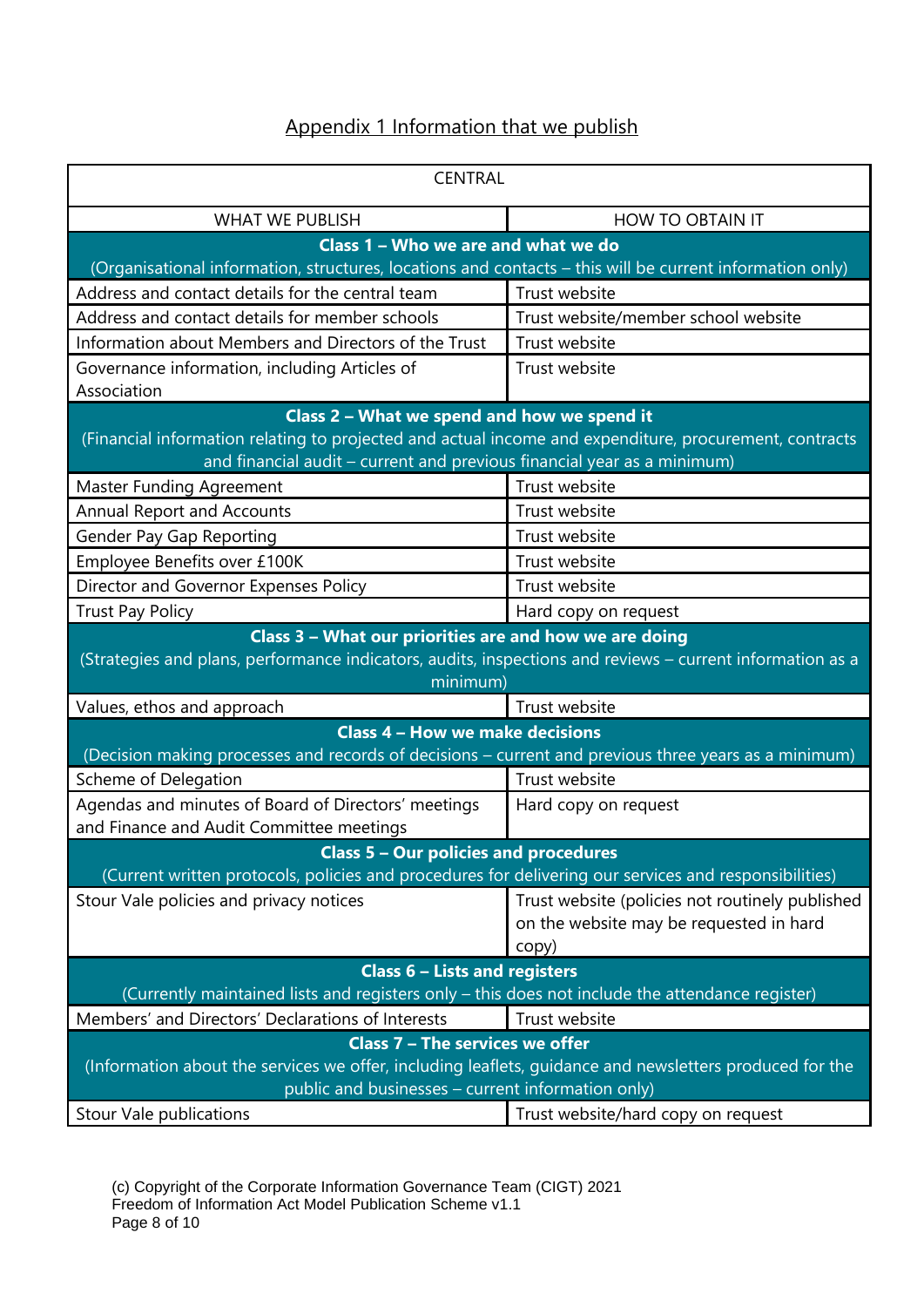| <b>MEMBER SCHOOLS</b>                                                                                                                                                                                  |                                                         |  |  |
|--------------------------------------------------------------------------------------------------------------------------------------------------------------------------------------------------------|---------------------------------------------------------|--|--|
| <b>WHAT WE PUBLISH</b>                                                                                                                                                                                 | <b>HOW TO OBTAIN IT</b>                                 |  |  |
| Class 1 - Who we are and what we do<br>(Organisational information, structures, locations and contacts - this will be current information only)                                                        |                                                         |  |  |
| Address and contact details for the member school                                                                                                                                                      | Member school website                                   |  |  |
| Name and contact details of the Chair of the Local Governing<br>Body (LGB)                                                                                                                             | Member school website                                   |  |  |
| Name of the Headteacher                                                                                                                                                                                | Member school website                                   |  |  |
| Name and contact details of person who deals with queries<br>from parents and the public                                                                                                               | Member school website                                   |  |  |
| Name and contact details of the special educational needs<br>(SEN) coordinator (SENCO)                                                                                                                 | Member school website                                   |  |  |
| Class 2 - What we spend and how we spend it                                                                                                                                                            |                                                         |  |  |
| (Financial information relating to projected and actual income and expenditure, procurement, contracts and financial<br>audit - current and previous financial year as a minimum)                      |                                                         |  |  |
| Pupil Premium Budget Plan                                                                                                                                                                              | Member school website                                   |  |  |
| PE and Sport Premium                                                                                                                                                                                   | Member school website (primary only)                    |  |  |
| COVID-19 Catch-up Premium                                                                                                                                                                              | Member school website                                   |  |  |
| DfE Summer School Funding                                                                                                                                                                              | Member school website (secondary only)                  |  |  |
| Class 3 - What our priorities are and how we are doing<br>(Strategies and plans, performance indicators, audits, inspections and reviews - current information as a minimum)                           |                                                         |  |  |
| School values                                                                                                                                                                                          | Member school website                                   |  |  |
| Government supplied performance data                                                                                                                                                                   | Member school website                                   |  |  |
| Exam and assessment results                                                                                                                                                                            | Member school website                                   |  |  |
| Ofsted report                                                                                                                                                                                          | Member school website                                   |  |  |
| <b>Class 4 - How we make decisions</b><br>(Decision making processes and records of decisions - current and previous three years as a minimum)                                                         |                                                         |  |  |
| Admission arrangements                                                                                                                                                                                 | Member school website                                   |  |  |
| Agendas and minutes of local governing body meetings                                                                                                                                                   | Hard copy on request                                    |  |  |
| <b>Class 5 - Our policies and procedures</b><br>(Current written protocols, policies and procedures for delivering our services and responsibilities)                                                  |                                                         |  |  |
| School policies and privacy notices (not applicable to the Trust<br>as a whole/not published on Trust website)                                                                                         | Member school website                                   |  |  |
| <b>Class 6 - Lists and registers</b>                                                                                                                                                                   |                                                         |  |  |
| (Currently maintained lists and registers only - this does not include the attendance register)                                                                                                        |                                                         |  |  |
| Governors' declarations of interest                                                                                                                                                                    | Member school website (also link from Trust<br>website) |  |  |
| <b>Class 7 - The services we offer</b><br>(Information about the services we offer, including leaflets, guidance and newsletters produced for the public and<br>businesses - current information only) |                                                         |  |  |
| Extra-curricular activities                                                                                                                                                                            | Member school website                                   |  |  |
| Careers programme                                                                                                                                                                                      | Member school website (secondary only)                  |  |  |
| <b>Newsletters</b>                                                                                                                                                                                     | Member school website                                   |  |  |